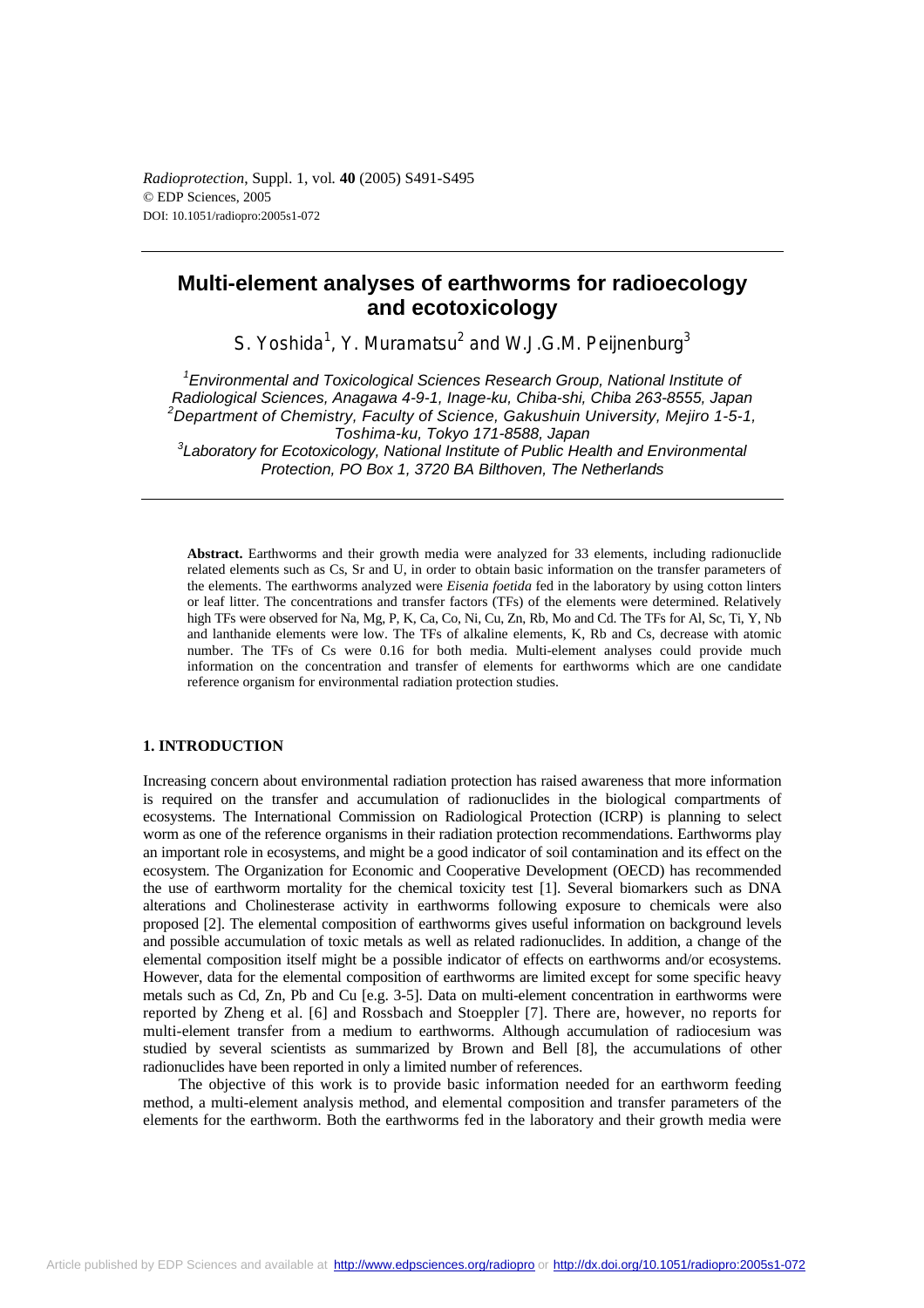# S492 RADIOPROTECTION

analyzed for more than 30 elements, including radionuclide related elements such as Cs, Sr, and U, by using inductively coupled plasma mass spectrometry (ICP-MS) and inductively coupled plasma atomic emission spectrometry (ICP-AES).

# **2. MATERIALS AND METHOD**

Earthworms grown in a laboratory were subjected to analyses. Thirty earthworms (*Eisenia foetida*) were fed upon leaf litter or cotton linters for 20 days at 20 °C. The leaf litter used was partially fermented leaves commercially sold for gardening. The cotton linters were obtained as a by-product during cotton

**Table 1.** Concentrations of 33 elements analyzed for earthworms and their growth media, cotton linters and leaf litter  $(\mu g/g-dry)$ .

|    | E. foetida<br>(Cotton) | E. foetida<br>(Litter) | Cotton linters    | Leaf litter       |
|----|------------------------|------------------------|-------------------|-------------------|
| Na | 6200                   | 8500                   | 1880              | 1780              |
|    | 490                    | 330                    | 89                | 140               |
|    | $\pm$                  | $\pm$                  | $\pm$             | $\pm$             |
| Mg | 1270                   | 1280                   | 519               | 5540              |
|    | 72                     | 21                     | 18                | 92                |
|    | $\pm$                  | $\pm$                  | $\pm$             | $\pm$             |
| Al | 29                     | 21                     | 3250              | 4760              |
|    | 0.23                   | 2.4                    | 400               | 366               |
|    | $\pm$                  | $\pm$                  | $\pm$             | $\pm$             |
| P  | 10500                  | 10100                  | 383               | 8130              |
|    | 280                    | 300                    | $\pm$             | 190               |
|    | $^{+}$                 | $\pm$                  | 6                 | $\pm$             |
| K  | 11200                  | 9200                   | 829               | 10600             |
|    | 340                    | 360                    | 180               | $\pm$             |
|    | $\pm$                  | $\pm$                  | $\pm$             | 57                |
| Ca | 3170                   | 4060                   | 1690              | 40500             |
|    | 270                    | 140                    | $\pm$             | 2800              |
|    | $\pm$                  | $\pm$                  | 61                | $\pm$             |
| Sc | 0.014                  | 0.009                  | 0.36              | 1.00              |
|    | 0.001                  | 0.001                  | 0.07              | 0.07              |
|    | $\pm$                  | $\pm$                  | 土                 | $\pm$             |
| Ti | 1.14                   | 1.07                   | 86.3              | 343               |
|    | 0.004                  | 0.37                   | $\pm$             | 48                |
|    | $^{+}$                 | $\pm$                  | 14                | $\pm$             |
| V  | 0.57                   | 0.35                   | 1.18              | 7.73              |
|    | 0.24                   | 0.03                   | 0.21              | 0.60              |
|    | $\qquad \qquad +$      | $\pm$                  | $\pm$             | $\pm$             |
| Cr | 3.02                   | 1.22                   | 4.14              | 11.7              |
|    | 0.11                   | 0.06                   | 0.49              | 0.78              |
|    | $^{+}$                 | $^{+}$                 | $^{+}$            | $^{+}$            |
| Mn | 12.8                   | 8.99                   | 17.7              | 1350              |
|    | 0.61                   | 0.40                   | 1.3               | 33                |
|    | $^{+}$                 | $^{+}$                 | $\pm$             | $\pm$             |
| Fe | 302                    | 324                    | 649               | 3180              |
|    | 33                     | 13                     | 120               | 230               |
|    | $\qquad \qquad +$      | $^{+}$                 | $^{+}$            | $\pm$             |
| Co | 1.49                   | 1.82                   | 0.17              | 1.67              |
|    | 0.16                   | 0.09                   | 0.0002            | 0.06              |
|    | $\qquad \qquad +$      | $\! + \!\!\!$          | $\pm$             | $\pm$             |
| Ni | 2.63                   | 1.51                   | 1.98              | 10.5              |
|    | 0.14                   | 0.04                   | 0.20              | 0.04              |
|    | $\pm$                  | $\pm$                  | $\pm$             | $\pm$             |
| Cu | 12.3                   | 10.6                   | 3.68              | 20.7              |
|    | $\pm$                  | 0.66                   | $\pm$             | 0.11              |
|    | 1.7                    | $\pm$                  | 0.20              | $\pm$             |
| Zn | 136                    | 139                    | 31.0              | 156               |
|    | 0.9                    | 14                     | 5.6               | 1.3               |
|    | $\pm$                  | $\pm$                  | $\pm$             | $\pm$             |
| Rb | 11.0                   | 8.01                   | 3.23              | 19.6              |
|    | 0.18                   | 0.21                   | 0.64              | 0.11              |
|    | $\pm$                  | $\pm$                  | $\pm$             | $\pm$             |
| Sr | 14.4                   | 5.01                   | 17.0              | 95.0              |
|    | 1.5                    | 0.29                   | 1.2               | 3.9               |
|    | $^{+}$                 | $\qquad \qquad +$      | $\qquad \qquad +$ | $\pm$             |
| Y  | 0.033                  | 0.008                  | 1.24              | 2.76              |
|    | 0.003                  | 0.002                  | $\pm$             | $\pm$             |
|    | $\qquad \qquad +$      | $\! + \!\!\!\!$        | 0.11              | 0.18              |
| Nb | 0.004                  | 0.003                  | 0.17              | 1.01              |
|    | 0.0004                 | 0.0009                 | $\pm$             | 0.13              |
|    | $\pm$                  | $\pm$                  | 0.01              | 土                 |
| Mo | 0.76                   | 0.82                   | 0.17              | 1.43              |
|    | 0.05                   | 0.03                   | 0.01              | 0.06              |
|    | $\pm$                  | $\pm$                  | $\pm$             | 土                 |
| Cd | 1.08                   | 1.32                   | 0.040             | 0.58              |
|    | 0.16                   | 0.10                   | 0.002             | 0.004             |
|    | $\pm$                  | $\! + \!\!\!\!$        | $\pm$             | $\pm$             |
| Sn | 0.069                  | 0.046                  | 0.21              | 0.48              |
|    | 0.0003                 | 0.004                  | 0.02              | 0.04              |
|    | $\pm$                  | $\pm$                  | $\pm$             | $\pm$             |
| Sb | 0.016                  | 0.014                  | 0.12              | 0.40              |
|    | 0.001                  | 0.000                  | 0.01              | 0.03              |
|    | $\pm$                  | $\pm$                  | $\pm$             | $\pm$             |
| Cs | 0.27                   | 0.094                  | 1.72              | 0.59              |
|    | 0.003                  | 0.003                  | 0.25              | 0.03              |
|    | $^{+}$                 | $\pm$                  | $\pm$             | $\pm$             |
| Ba | 2.25                   | 0.53                   | 18.0              | 131               |
|    | 0.22                   | 0.07                   | 2.3               | 4.2               |
|    | $\qquad \qquad +$      | $^{+}$                 | $\pm$             | $\pm$             |
| La | 0.025                  | 0.01                   | 1.08              | 4.04              |
|    | 0.002                  | 0.002                  | $\pm$             | 0.27              |
|    | $\qquad \qquad +$      | $\pm$                  | 0.10              | $\pm$             |
| Ce | 0.046                  | 0.015                  | 2.24              | 6.97              |
|    | 0.004                  | 0.004                  | 0.23              | 0.41              |
|    | $\pm$                  | $\pm$                  | $\pm$             | $\pm$             |
| Sm | 0.007                  | 0.0013                 | 0.23              | 0.68              |
|    | 0.0005                 | 0.0001                 | $\pm$             | $\pm$             |
|    | $\qquad \qquad +$      | $^{+}$                 | 0.02              | 0.04              |
| Eu | 0.002                  | 0.0007                 | 0.052             | 0.15              |
|    | 0.0003                 | 0.0001                 | 0.004             | $\pm$             |
|    | $\pm$                  | $\pm$                  | $\pm$             | 0.01              |
| Gd | 0.007                  | 0.0018                 | 0.22              | 0.60              |
|    | 0.0008                 | 0.0002                 | 0.02              | 0.03              |
|    | $\qquad \qquad +$      | $^{+}$                 | $^{+}$            | $\qquad \qquad +$ |
| Pb | 0.46                   | 0.19                   | 1.23              | 14.2              |
|    | 0.04                   | 0.001                  | 0.001             | $\pm$             |
|    | $\pm$                  | $\pm$                  | $\pm$             | 0.24              |
| U  | 0.029                  | 0.013                  | 0.081             | 0.25              |
|    | 0.003                  | 0.00003                | 0.01              | 0.0002            |
|    | $\pm$                  | $\pm$                  | $\pm$             | $\pm$             |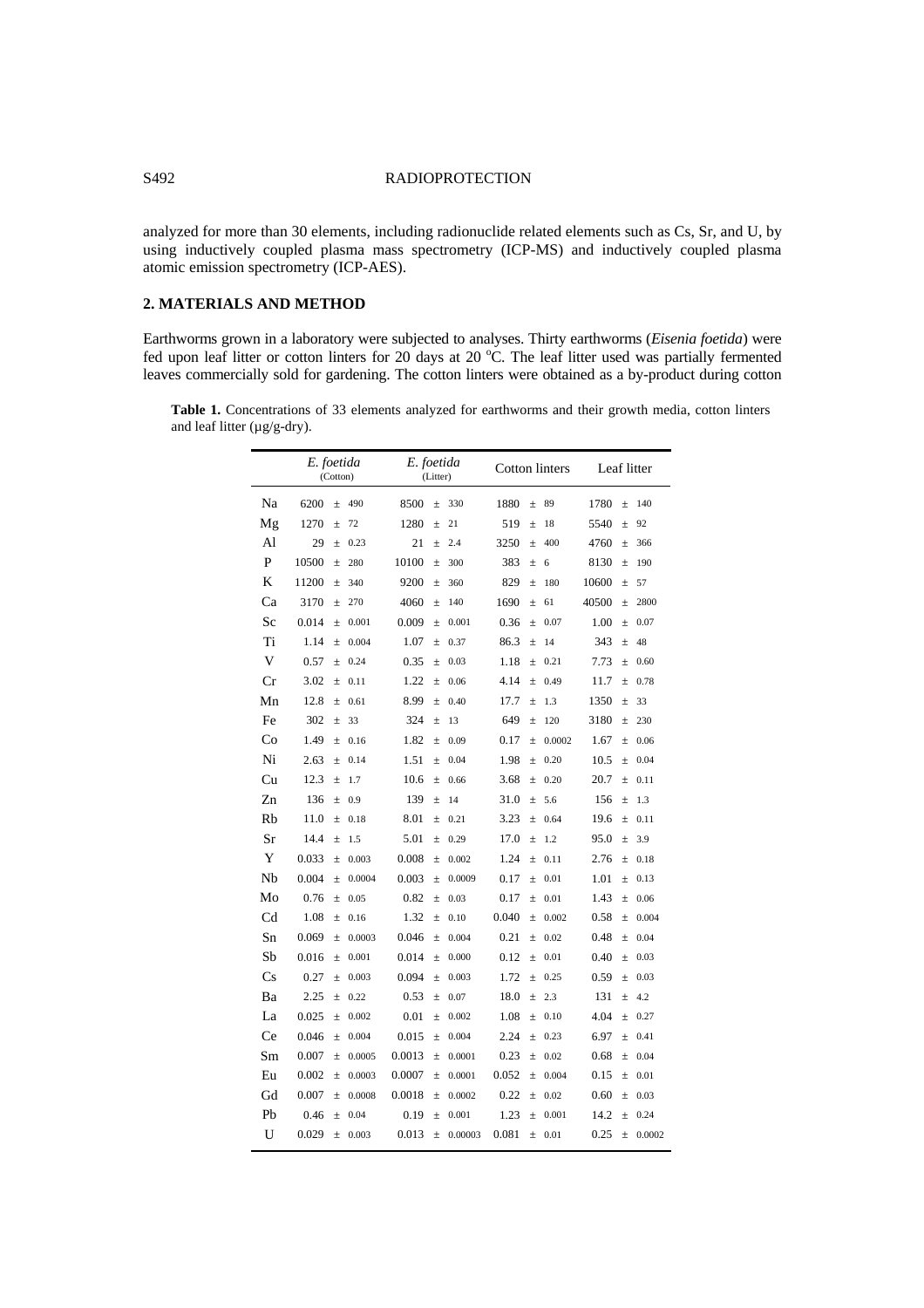## ECORAD 2004 S493

yarn production. No elements were added artificially. After 20 days, the body surfaces of the worms were rinsed with de-ionized water to remove all media particles. Then, they were kept in de-ionized water for 3 days at 12 °C to remove the materials inside their guts, before they were freeze dried, and pulverized. The leaf litter and cotton linters were also analyzed after being dried and powdered.

Each sample (0.2 g) was digested in a Teflon<sup>TM</sup> PFA pressure decomposition vessel with acids (HNO<sub>3</sub>, HF and HClO<sub>4</sub>). A microwave digester (CEM Mars 5) was used to heat the samples for 1 to 2 h. After digestion, the samples were evaporated to dryness. Then, the residues were dissolved in 2%  $HNO<sub>3</sub>$  to yield the sample solutions.

Trace elements were measured by ICP-MS (Agilent Technologies Inc. 7500). Rhodium and Bi were used for internal standards to compensate for changes in analytical signals during the operation. Major elements such as Na, K, Mg, Ca and P were analyzed by ICP-AES (Seiko Instruments Inc. VISTA-PRO). Standard solutions were prepared from SPEX Multi-Element Plasma Standards (SPEX Industries Inc.) and used to get calibration curves. Several standard reference materials were used to validate the analytical procedure. Details for the analyses have been described by Yoshida and Muramatsu [9]. Totally 33 elements were determined by ICP-MS and ICP-AES.

#### **3. RESULTS AND DISCUSSION**

Analytical results of earthworms as well as their growth media, cotton linters and leaf litter, are shown in Table 1. The earthworms, although fed two different media, had similar elemental compositions to each other, especially for major elements, Na, Mg, P, K and Ca. The highest concentration ( $\mu g/g-dry$ ) in earthworms fed cotton linters was found for K (11200) followed by P (10500), Na (6200), Ca (3170) and Mg (1270). For earthworms fed in leaf litter, the highest value was found for P (10100) followed by K (9200), Na (8500), Ca (4060) and Mg (1280). The elemental compositions of media for those major elements differed between cotton linters and leaf litter. Concentrations of P, K, Ca and Mg in leaf litter were more than ten times higher than those in cotton linters. These observations seemed to indicate that the concentrations of the major essential elements might be controlled biologically and were kept at constant values.

In order to estimate the accumulation of each element by earthworms, transfer factors (TFs) from media to earthworms were calculated. TF was defined as the ratio of "concentration in earthworm on dry weight basis" to "concentration in medium on dry weight basis". The calculated TFs



Figure 1. Transfer factors (TFs) for earthworms from two different media, cotton linters and leaf litter, for 33 elements analyzed.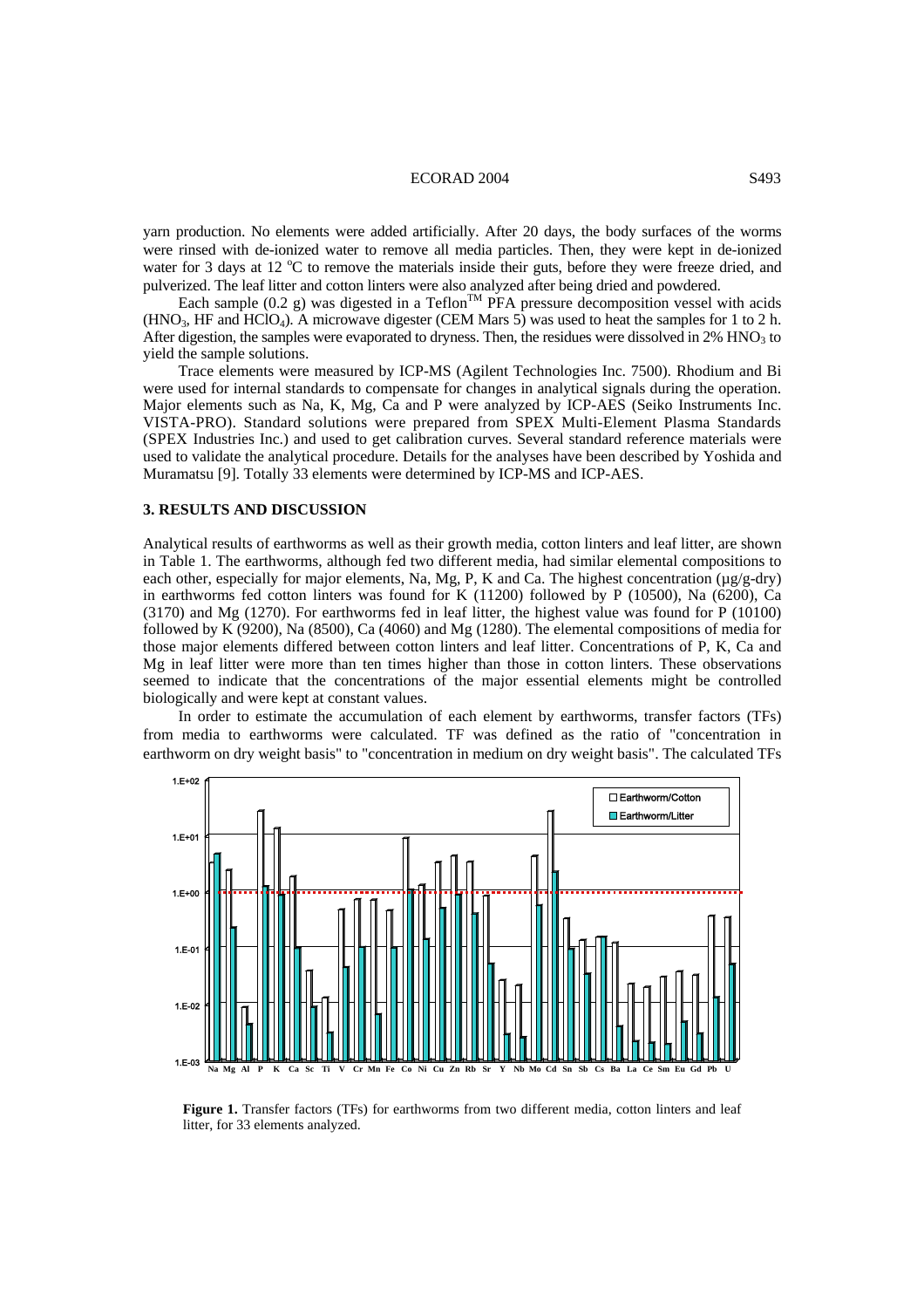## S494 RADIOPROTECTION

for 33 elements are summarized in Fig. 1. The TFs ranged widely depending on the elements. The patterns of the TFs were similar between the earthworms fed upon cotton linters and those fed upon leaf litter, although the value for each element was higher in the former for almost all elements. Relatively high TFs were observed for Na, Mg, P, K, Ca, Co, Ni, Cu, Zn, Rb, Mo and Cd. There are several reports on Cd, Zn, Pb and Cu in earthworms regarding concentration, transfer, chemical form and controlling factors [e.g. 3-5]. The TFs greater than unity have been found for Cd, Pb and/or Zn in many studies [e.g. 10-12]. Accumulations of Pb and Cd in the gut wall were observed [13] and Cd-metallothionein was isolated from earthworm [14]. The relatively low TF of Pb observed in the present work might be attributable to the low bio-availability of Pb in the media. High TFs of Co, Ni, Rb and Mo were not reported in any previous studies.

The TFs for Al, Sc, Ti, Y, Nb and lanthanide elements were low. Since elements such as Al, Sc and Ti are typically found in soil minerals, the low TFs observed here indicate the complete removal of soil minerals from the inside of the guts before the analyses. It is interesting to note that TFs of U were higher than those of lanthanide elements in both media. In the soil-plant system, the TFs of U and lanthanide elements do not differ with each other [9]. Sheppard and Evenden [15] demonstrated that the uptake of U from soil to earthworms depended on the bio-availabilities of U in the soils. Uptake mechanisms of U by earthworms should be studied further.

The TFs of alkaline elements, K, Rb and Cs, decreased with atomic number. The TFs of Cs were 0.16 both for the earthworms fed cotton linters and the earthworms fed leaf litter. Retention of radiocesium by earthworms feeding upon leaf litter or soil is described as a two-compartment retention system, consisting of non-assimilated and assimilated radiocesium [8, 16]. Non-assimilated radiocesium can be eliminated with the gut contents with relatively rapid half-life  $(0.2 - 0.6 \text{ days})$ . The TFs for earthworms cleared of their gut contents were reported to range from 0.03 to 0.06 [8]. Those values were similar to those observed in the present work for stable Cs. The TFs of radiocesium calculated on the basis of equilibrium concentration with the liquid media were much higher, and ranged from 7.3 to 37.9 [17].

The TFs of alkaline earth elements and Mg also decreased with atomic number. The TFs of Sr were 0.85 for the earthworm fed upon cotton linters and 0.05 for the earthworm fed upon leaf litter.

The higher TFs observed in earthworms fed upon cotton linters than those in earthworms fed upon leaf litter might be attributable to the higher bio-availabilities of the elements in the cotton linters. Further investigations are required for the bio-availabilities of the elements in the media.

Multi-element analyses have provided much information on the concentration and transfer of elements for earthworms. Such studies could be useful in collecting basic information on the reference organisms for environmental radiation protection. We are currently studying samples collected in a natural environment in the Netherlands. This new study is expected to yield comprehensive information on the concentration and transfer of multi-elements in earthworms and soil systems.

#### **Acknowledgements**

We wish to express our thanks to Mr. S. Yamazaki (Tokyo Nuclear Co.) and Ms. K. Kikuchi for their technical assistance.

#### **References**

- [1] OECD, "Earthworm, acute toxicity tests", OECD guideline for testing of chemicals **207** (1984).
- [2] Scott-Fordsmand J.J. and Weeks J.M., "Review of selected biomarkers in earthworms", Advances in earthworm ecotoxicology, Sheppared S. et al. Eds., SETAC Press, FL USA, 1998, pp. 173-189.
- [3] Morgan J.E. and Morgan A.J., *Environ. Pollut.* **54** (1988) 123-128.
- [4] Peijnenburg W.J.G.M., Baerselman R., de Groot A.C., Jager T. Posthuma L. and Van Veen R.P.M., *Ecotoxicol. Environ. Safety* **44** (1999) 294-310.